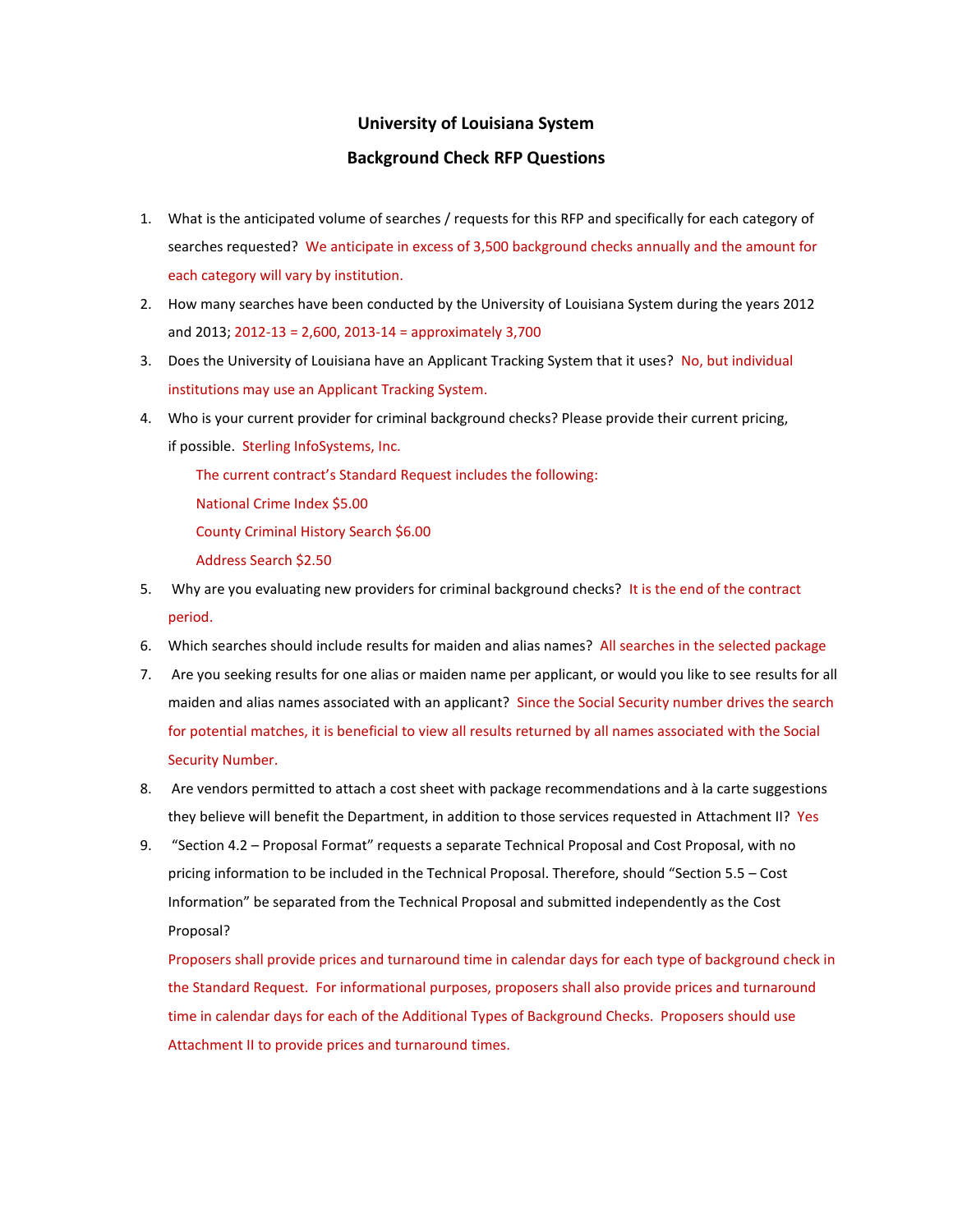- 10. Should vendors submit the documents contained in Attachment V and Attachment VI with their response or, if required, may these documents be submitted at a later date if the vendor is selected as a finalist? Submit if selected.
- 11. Should vendors include a signed copy of Attachment IV in their response? No
- 12. Please clarify what information you would like included in an Executive Summary Report, as requested in Attachment I, Section O. A monthly summary report including the number of background checks and cost per institution.
- 13. Are vendors permitted to attach a sample background check report in the appendix of their response? Yes
- 14. Are vendors permitted to attach a letter from their banking institution attesting to their financial strength in the appendix of their response? Yes
- 15. Should vendors submit proof of insurance with their response? No
- 16. In regards to employment verification, are you looking for salary history as well? No
- 17. The cost of pulling foreign criminal records varies greatly from country to country, in order to get our rate at its most competitive, are there any particular countries that you are planning to pull records from, or could we include an itemized breakdown by country along with the cost sheet? Provide an itemized breakdown by country if applicable.
- 18. Was this RFP issued due to some dissatisfaction with your current provider, or it is it simply policy to seek proposals each time the contract comes up for renewal? It is the end of the contract period.
- 19. Are there areas in which you would like to see the service you are currently receiving improved? No
- 20. Is the pricing on your current contract a matter of public record, or is it considered confidential information? If it is public record, can you please provide pricing information?

The current contract's Standard Request includes the following:

National Crime Index \$5.00

County Criminal History Search \$6.00

Address Search \$2.50

- 21. Are we correct in assuming that you would like the pricing for the National Criminal Database search to include verifications? Yes, as part of the "Standard Request."
- 22. Would you like the sex offender registry search to be a state search or a national search? The Contractor will search the sex offender database register for any state in which the candidate has resided in the last seven years.
- 23. Since there's 9 schools which make up the system, is the bid for a required provider or a preferred provider? Preferred (Additionally the 13 institutions are included from the Louisiana Community and Technical College System.)